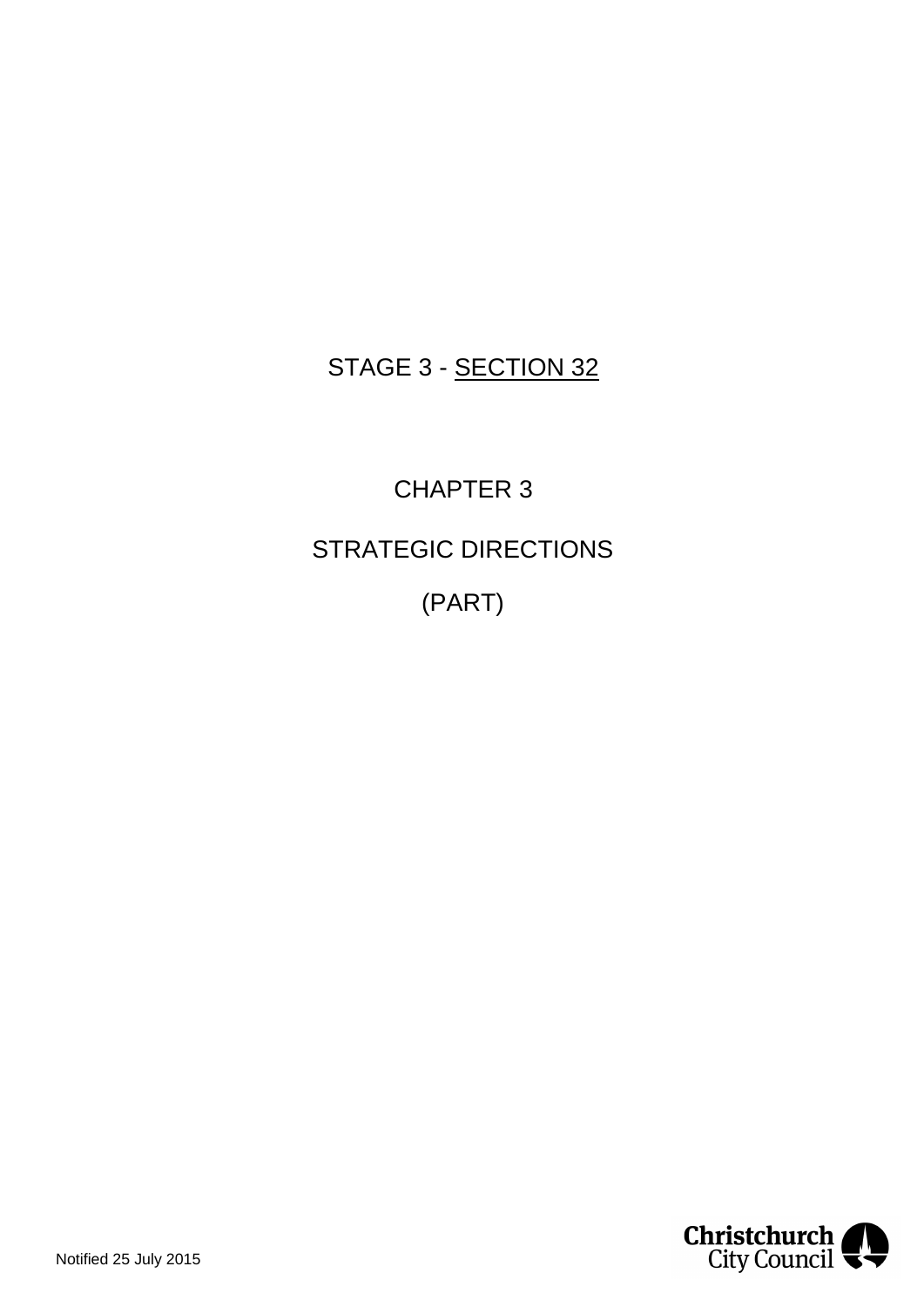## **Chapter 3 Strategic Directions (part) – Section 32 evaluation**

The following evaluation is of Objective 3.3.8 of the Strategic Direction proposal (part) as amended in Stage 3 to the proposed Replacement District Plan.

The evaluation is limited to the amendments proposed rather than re-evaluating the parts of objective 3.3.8 in the Hearings Panel's decision on the Strategic Directions chapter.

The proposal to amend Objective 3.3.8 of the Strategic Directions chapter recognises that the outcomes sought are for the Central City as a whole rather than specific zones as conveyed in the Introduction to the Section 32 for the Central City chapter. On this basis, the amendments are not proposed as objectives for a single Central City zone as is the case in the Christchurch Central Recovery Plan (CCRP).

Given the relevance of the objectives across multiple zones in the Central City, the question is then where the objectives sit. In the version of the Central City proposal presented to the Minister of Earthquake Recovery and Minister for the Environment for their comment, it was proposed that a general set of objectives and policies sit within the Central City chapter. The benefit of this approach is the overarching objectives for the Central City are together with zone specific objectives, policies and methods to show a clear line of sight between the overarching objectives and the methods for achieving those objectives.

However, the costs of such an approach are

- Repetition with Objective 3.3.8 of the Strategic Directions chapter in respect of the overall  $\mathbf{r} = \mathbf{r}$ outcome to revitalise the Central City as the primary focal point;
- Disjointed framework with an objective for the Central City in the Strategic Directions  $\mathcal{L}^{\text{max}}$ chapter sitting separate from other overarching objectives for the Central City;

Given the importance of the Central City and its recovery to the people of Christchurch, it is considered appropriate that the broader outcomes for the Central City are also incorporated into Objective 3.3.8 of the Strategic Directions chapter.

In terms of the specific amendments to Objective 3.3.8, these are discussed below by clause number.

As discussed in the Introduction to the Section 32 evaluation for the Central City, the range of options that can reasonably be considered is 'narrowed' by the other higher order statutory documents, particularly the CCRP and it would be inconsistent to propose provisions for the pRDP if they did not have the same effect, or 'outcome' as is included in the CCRP. The following therefore explains the relevant parts of the CCRP that the amendments are drawn from and an explanation of the amendments.

**1. Clause (c) Residential activity**

Clause (c) as proposed is consistent with Objective 3.3.4 of the Strategic Directions chapter in seeking to enable a range of housing opportunities in the Central City and contributing to the 'target' of 23,400 dwellings for Christchurch over the period 2012 to 2028.

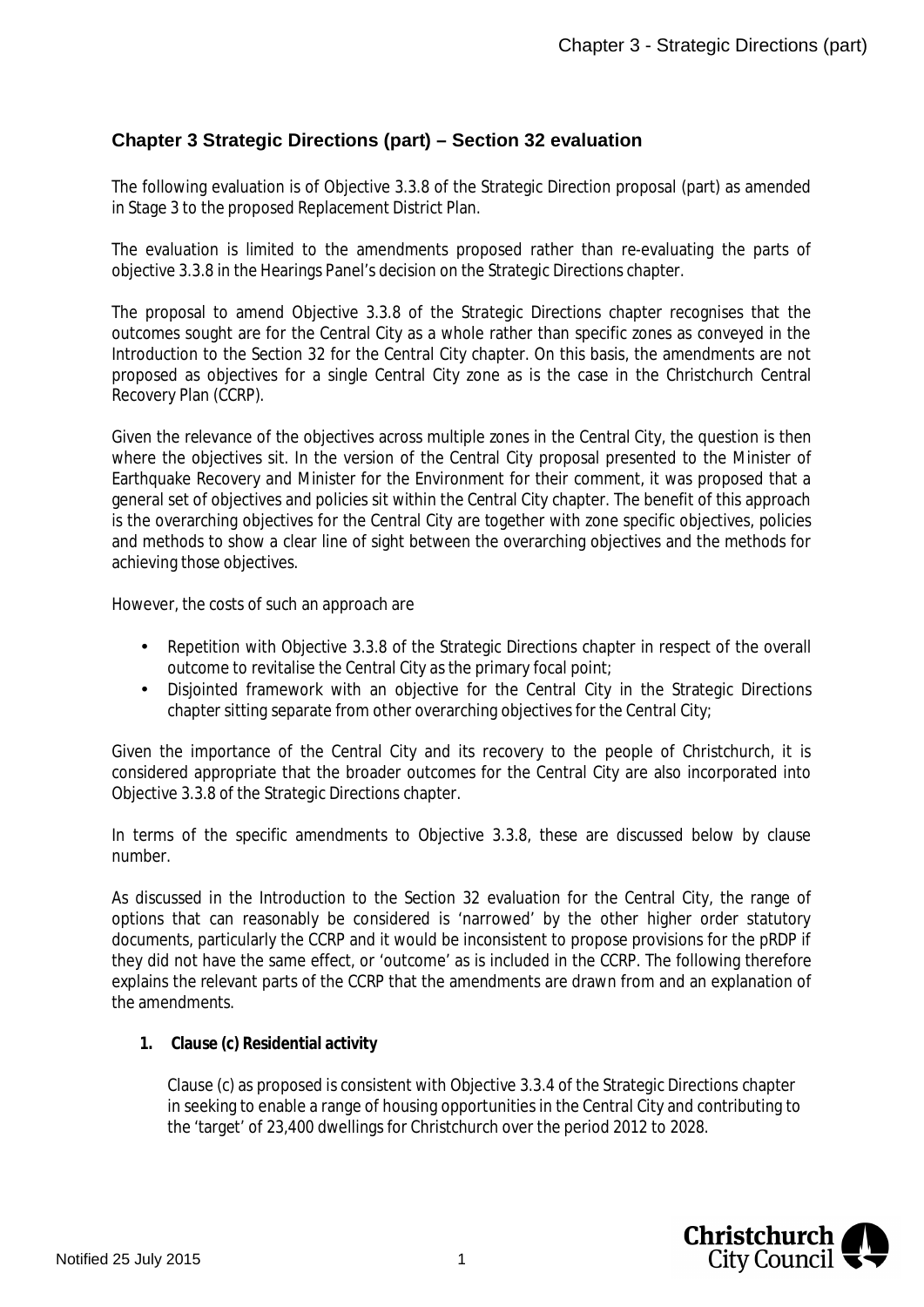The proposed clause is consistent with the CCRP, particularly Policy 11.12.1 which, seeks *"a progressive increase in the residential population of the Central City"*, and Policy 12.2.4, which seeks to "*encourage the intensification of residential activity within the Central City Business Zone*".

Reflecting Ministers' comments on the draft proposal, there is a need to be specific about the outcomes anticipated. In order to provide greater clarity, consistent with Objective 3.3.2 of the Strategic Directions chapter, a 'target' is proposed of a minimum of 5,000 households in the Central City by 2028.

The target of at least 5,000 households comprises 3,000 – 3,500 households in the Central City Residential zone, reflecting evidence of Dr Fairgray<sup>[1](#page-2-0)</sup> for the residential hearing of the proposed Replacement District Plan. The balance of between 1,500 and 2,000 is to be provided for in the Central City Business and Central City Mixed Use zones. Assuming a density of 2.4 persons per household, 5,000 households would equate to 12,000 people. This is at the lowest end of the range of the population required in the Central City for a City of Christchurch's size<sup>[2](#page-2-1)</sup>. However, it is anticipated that growth in residential population beyond 2028 will support additional households and a future review of the District Plan can revisit this target and identify additional measures beyond what is proposed.

**2. Clause (d) Distinctiveness and Sense of Place**

Clause (d) is drawn from Objective 12.4 (Distinctiveness and Sense of Place) of the CCRP. The proposed clause seeks to provide greater clarity of the characteristics and features within the Central City that contribute to and define its unique identity and sense of place, consistent with Ministers comments on the draft provisions and Objective 3.3.2 of the Strategic Directions chapter.

Elements of what will make the Central City distinctive and give it a sense of place are conveyed in the policies below Objective 12.4 in the CCRP including The Frame, grid street pattern and Avon River precinct. Given these aspects make a significant contribution to what the Central city of Christchurch is and will become, it is appropriate that they are identified at this strategic level in the Objective.

In the CCRP, policy 12.4.1 describes the role and reasons for the Frame. Objective 3.3.8 as amended draws on this, namely the role of the Frame as an edge to the core of the Central City and the leisure opportunities including walking and cycling provided by this and other significant public spaces. However, other matters in the policy (including reducing the surplus developable area and to assist in separating development in the core from anchor projects) are reasons for the Frame rather than the outcome sought and therefore not necessary for inclusion in Objective 3.3.8.

<span id="page-2-1"></span><sup>&</sup>lt;sup>2</sup> Page 6 of the Liveable City chapter to the CCRP states "International findings suggest that cities the size of Christchurch require three to six per cent of their population living in the central city to support a prosperous commercial and entertainment hub. In Christchurch this equates to between 12,000 and 24,000 people based on population projections.



<span id="page-2-0"></span><sup>&</sup>lt;sup>1</sup> Paragraph 5.45, page 21 of Evidence in Chief of Dr James Douglas Marshall Fairgray on behalf of Christchurch City Council – Residential Intensification dated 11 March 2011.